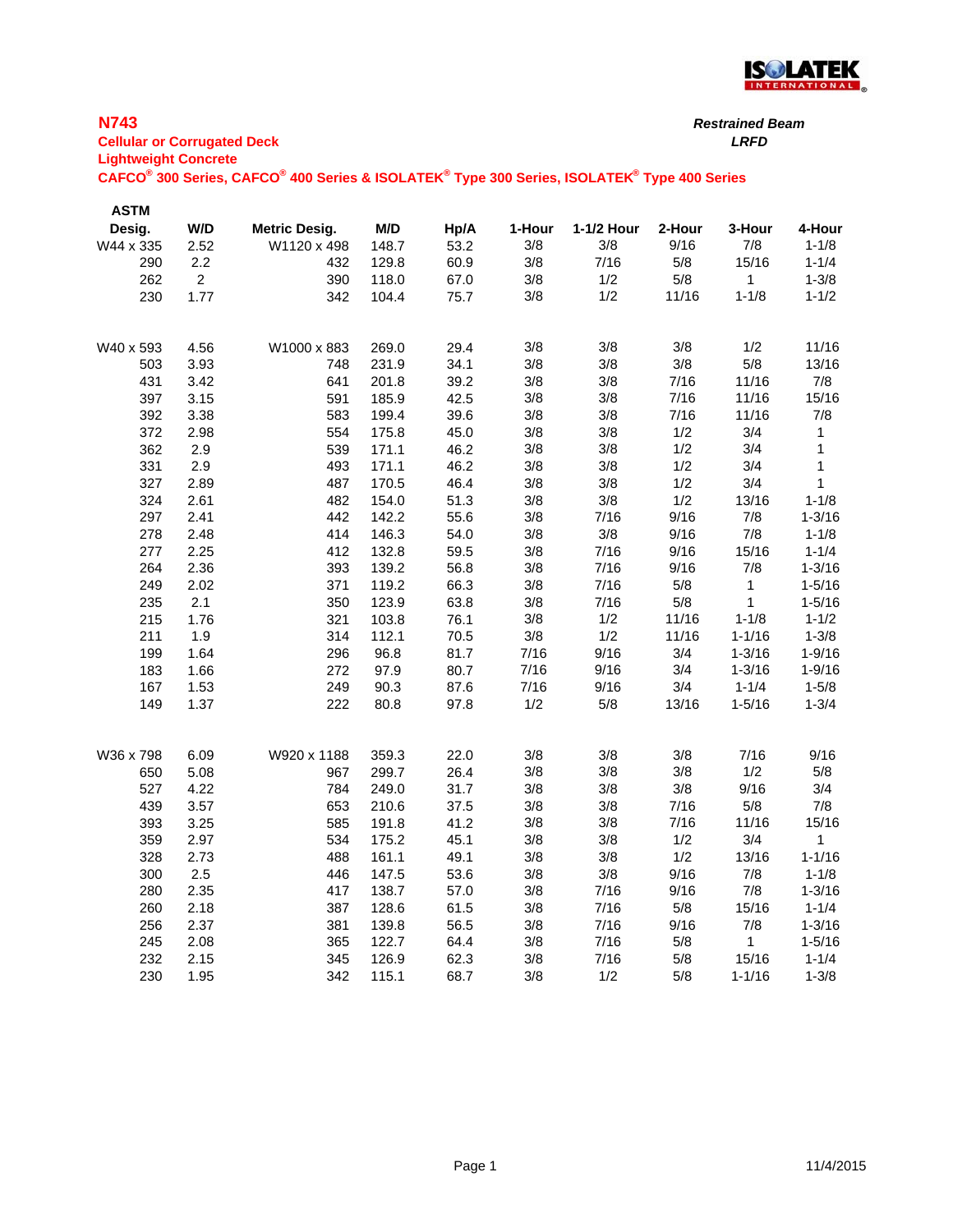

## **N743**

| <b>Restrained Beam</b> |  |
|------------------------|--|
| חסם ו                  |  |

**Cellular or Corrugated Deck** *LRFD* **Lightweight Concrete**

| <b>ASTM</b> |      |                      |       |       |        |            |        |              |                |
|-------------|------|----------------------|-------|-------|--------|------------|--------|--------------|----------------|
| Desig.      | W/D  | <b>Metric Desig.</b> | M/D   | Hp/A  | 1-Hour | 1-1/2 Hour | 2-Hour | 3-Hour       | 4-Hour         |
| W36 x 210   | 1.96 | W920 x 313           | 115.6 | 68.4  | 3/8    | 1/2        | $5/8$  | 1            | $1 - 3/8$      |
| 194         | 1.81 | 289                  | 106.8 | 74.0  | 3/8    | 1/2        | 11/16  | $1 - 1/16$   | $1 - 7/16$     |
| 182         | 1.72 | 271                  | 101.5 | 77.9  | 7/16   | 1/2        | 11/16  | $1 - 1/8$    | $1 - 1/2$      |
| 170         | 1.6  | 253                  | 94.4  | 83.7  | 7/16   | 9/16       | 3/4    | $1 - 3/16$   | $1 - 9/16$     |
| 160         | 1.51 | 238                  | 89.1  | 88.7  | 7/16   | 9/16       | 13/16  | $1 - 1/4$    | $1 - 11/16$    |
| 150         | 1.43 | 223                  | 84.4  | 93.7  | 7/16   | 5/8        | 13/16  | $1 - 5/16$   | $1 - 3/4$      |
| 135         | 1.29 | 201                  | 76.1  | 103.9 | 1/2    | 5/8        | 7/8    | $1 - 3/8$    | $1 - 7/8$      |
| W33 x 387   | 3.31 | W840 x 576           | 195.3 | 40.5  | 3/8    | 3/8        | 7/16   | 11/16        | 15/16          |
| 354         | 3.05 | 527                  | 180.0 | 43.9  | 3/8    | 3/8        | 7/16   | 3/4          | $\mathbf{1}$   |
| 318         | 2.77 | 473                  | 163.4 | 48.4  | 3/8    | 3/8        | 1/2    | 13/16        | $1 - 1/16$     |
| 291         | 2.55 | 433                  | 150.5 | 52.5  | 3/8    | 3/8        | 9/16   | 13/16        | $1 - 1/8$      |
| 263         | 2.33 | 392                  | 137.5 | 57.5  | 3/8    | 7/16       | 9/16   | 7/8          | $1 - 3/16$     |
| 241         | 2.13 | 359                  | 125.7 | 62.9  | 3/8    | 7/16       | $5/8$  | 15/16        | $1 - 5/16$     |
| 221         | 1.97 | 329                  | 116.2 | 68.0  | 3/8    | 1/2        | $5/8$  | $\mathbf{1}$ | $1 - 3/8$      |
| 201         | 1.79 | 299                  | 105.6 | 74.9  | 3/8    | 1/2        | 11/16  | $1 - 1/8$    | $1 - 1/2$      |
| 169         | 1.7  | 251                  | 100.3 | 78.8  | 7/16   | 1/2        | 3/4    | $1 - 1/8$    | $1 - 1/2$      |
| 152         | 1.53 | 226                  | 90.3  | 87.6  | 7/16   | 9/16       | 3/4    | $1 - 1/4$    | $1 - 5/8$      |
| 141         | 1.43 | 210                  | 84.4  | 93.7  | 7/16   | $5/8$      | 13/16  | $1 - 5/16$   | $1 - 3/4$      |
| 130         | 1.32 | 193                  | 77.9  | 101.5 | 1/2    | $5/8$      | 7/8    | $1 - 3/8$    | $1 - 13/16$    |
| 118         | 1.21 | 176                  | 71.4  | 110.7 | 1/2    | 11/16      | 15/16  | $1 - 7/16$   | $1 - 15/16$    |
| W30 x 391   | 3.59 | W760 x 582           | 211.8 | 37.3  | 3/8    | 3/8        | 7/16   | $5/8$        | 7/8            |
| 357         | 3.31 | 531                  | 195.3 | 40.5  | 3/8    | 3/8        | 7/16   | 11/16        | 15/16          |
| 326         | 3.05 | 484                  | 180.0 | 43.9  | 3/8    | 3/8        | 7/16   | 3/4          | 1              |
| 292         | 2.73 | 434                  | 161.1 | 49.1  | 3/8    | 3/8        | 1/2    | 13/16        | $1 - 1/16$     |
| 261         | 2.46 | 389                  | 145.1 | 54.5  | 3/8    | 3/8        | 9/16   | 7/8          | $1 - 1/8$      |
| 235         | 2.24 | 350                  | 132.2 | 59.8  | 3/8    | 7/16       | 9/16   | 15/16        | $1 - 1/4$      |
| 211         | 2.01 | 314                  | 118.6 | 66.7  | 3/8    | 1/2        | $5/8$  | 1            | $1 - 3/8$      |
| 191         | 1.85 | 284                  | 109.2 | 72.4  | 3/8    | 1/2        | 11/16  | $1 - 1/16$   | $1 - 7/16$     |
| 173         | 1.66 | 257                  | 97.9  | 80.7  | 7/16   | 9/16       | 3/4    | $1 - 3/16$   | $1 - 9/16$     |
| 148         | 1.64 | 220                  | 96.8  | 81.7  | 7/16   | 9/16       | 3/4    | $1 - 3/16$   | $1 - 9/16$     |
| 132         | 1.47 | 196                  | 86.7  | 91.1  | 7/16   | 9/16       | 13/16  | $1 - 1/4$    | $1 - 11/16$    |
| 124         | 1.39 | 185                  | 82.0  | 96.4  | 1/2    | $5/8$      | 13/16  | $1 - 5/16$   | $1 - 3/4$      |
| 116         | 1.3  | 173                  | 76.7  | 103.1 | 1/2    | $5/8$      | $7/8$  | $1 - 3/8$    | $1 - 13/16$    |
| 108         | 1.21 | 161                  | 71.4  | 110.7 | 1/2    | 11/16      | 15/16  | $1 - 7/16$   | $1 - 15/16$    |
| 99          | 1.12 | 147                  | 66.1  | 119.6 | 9/16   | 11/16      | 15/16  | $1 - 1/2$    | $\overline{c}$ |
| 90          | 1.02 | 134                  | 60.2  | 131.4 | 9/16   | 3/4        | 1      | $1 - 5/8$    | $2 - 1/8$      |
| W27 x 539   | 5.08 | W690 x 802           | 299.7 | 26.4  | 3/8    | 3/8        | 3/8    | 1/2          | 5/8            |
| 368         | 3.64 | 548                  | 214.8 | 36.8  | 3/8    | 3/8        | 3/8    | 5/8          | 13/16          |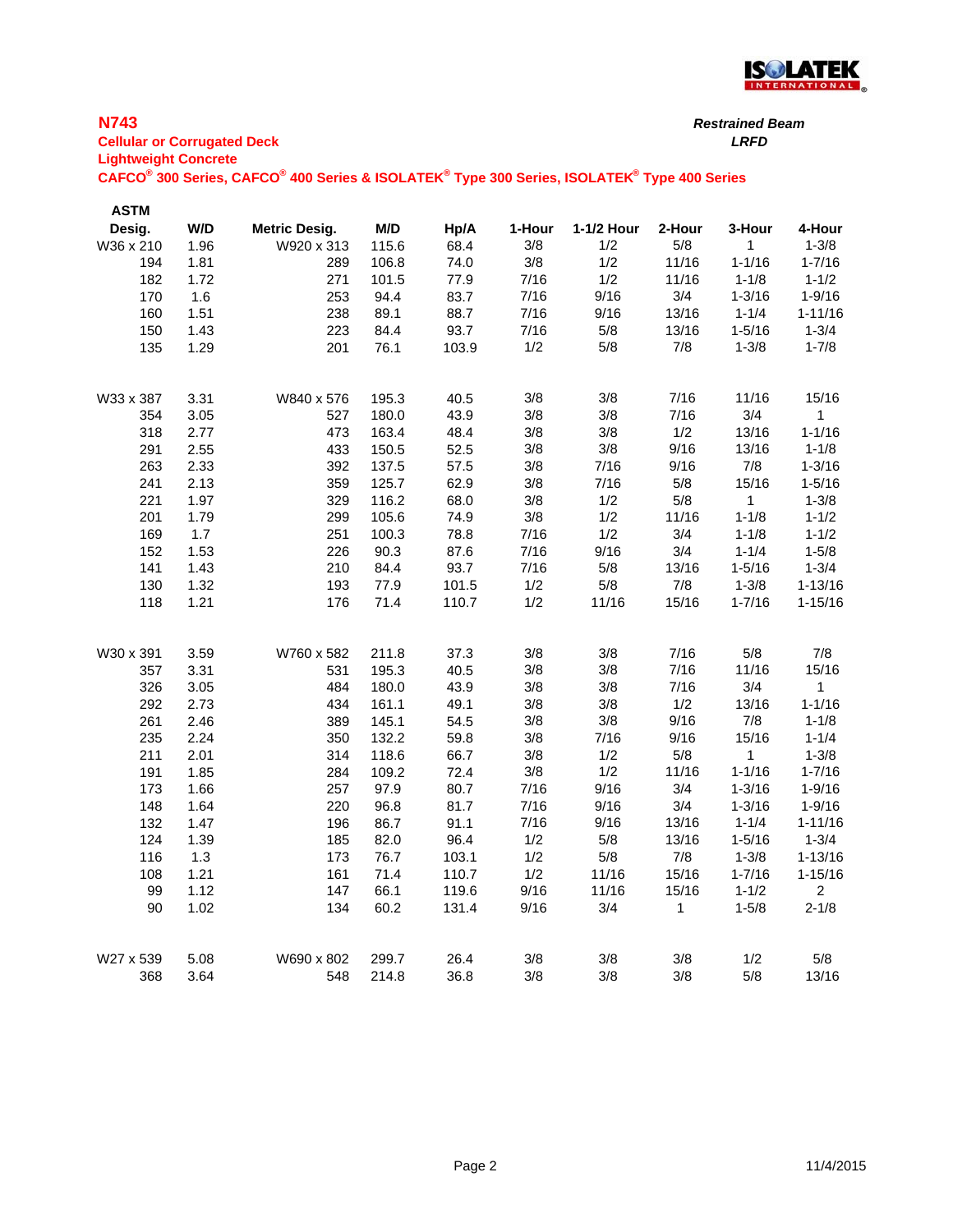

## **N743**

| <b>Cellular or Corrugated Deck</b>    |  |  | LRFD |
|---------------------------------------|--|--|------|
| <b>Lightweight Concrete</b>           |  |  |      |
| 그 아이는 그 사람들은 아이들은 아이들에게 아이들이 어려워 주었다. |  |  |      |

| <b>ASTM</b> |      |                      |       |       |        |            |              |              |                |
|-------------|------|----------------------|-------|-------|--------|------------|--------------|--------------|----------------|
| Desig.      | W/D  | <b>Metric Desig.</b> | M/D   | Hp/A  | 1-Hour | 1-1/2 Hour | 2-Hour       | 3-Hour       | 4-Hour         |
| W27 x 336   | 3.36 | W690 x 500           | 198.2 | 39.9  | 3/8    | 3/8        | 7/16         | 11/16        | 7/8            |
| 307         | 3.11 | 457                  | 183.5 | 43.1  | 3/8    | 3/8        | 7/16         | 3/4          | 15/16          |
| 281         | 2.86 | 418                  | 168.7 | 46.8  | 3/8    | 3/8        | 1/2          | 3/4          | 1              |
| 258         | 2.64 | 384                  | 155.8 | 50.8  | 3/8    | 3/8        | 1/2          | 13/16        | $1 - 1/16$     |
| 235         | 2.43 | 350                  | 143.4 | 55.1  | 3/8    | 7/16       | 9/16         | 7/8          | $1 - 3/16$     |
| 217         | 2.26 | 323                  | 133.3 | 59.3  | 3/8    | 7/16       | 9/16         | 15/16        | $1 - 1/4$      |
| 194         | 2.03 | 289                  | 119.8 | 66.0  | 3/8    | 7/16       | $5/8$        | $\mathbf{1}$ | $1 - 5/16$     |
| 178         | 1.87 | 265                  | 110.3 | 71.6  | 3/8    | 1/2        | 11/16        | $1 - 1/16$   | $1 - 7/16$     |
| 161         | 1.7  | 240                  | 100.3 | 78.8  | 7/16   | 1/2        | 3/4          | $1 - 1/8$    | $1 - 1/2$      |
| 146         | 1.55 | 217                  | 91.5  | 86.4  | 7/16   | 9/16       | 3/4          | $1 - 1/4$    | $1 - 5/8$      |
| 129         | 1.56 | 192                  | 92.0  | 85.9  | 7/16   | 9/16       | 3/4          | $1 - 3/16$   | $1 - 5/8$      |
| 114         | 1.39 | 170                  | 82.0  | 96.4  | 1/2    | $5/8$      | 13/16        | $1 - 5/16$   | $1 - 3/4$      |
| 102         | 1.24 | 152                  | 73.2  | 108.1 | 1/2    | 5/8        | 7/8          | $1 - 7/16$   | $1 - 7/8$      |
| 94          | 1.15 | 140                  | 67.9  | 116.5 | 9/16   | 11/16      | 15/16        | $1 - 1/2$    | $\overline{2}$ |
| 84          | 1.03 | 125                  | 60.8  | 130.1 | 9/16   | 3/4        | $\mathbf{1}$ | $1 - 5/8$    | $2 - 1/8$      |
|             |      |                      |       |       |        |            |              |              |                |
| W24 x 370   | 3.98 | W610 x 551           | 234.8 | 33.7  | 3/8    | 3/8        | 3/8          | 9/16         | 13/16          |
| 335         | 3.66 | 498                  | 215.9 | 36.6  | 3/8    | 3/8        | $3/8$        | $5/8$        | 13/16          |
| 306         | 3.37 | 455                  | 198.8 | 39.8  | 3/8    | 3/8        | 7/16         | 11/16        | 7/8            |
| 279         | 3.11 | 415                  | 183.5 | 43.1  | 3/8    | 3/8        | 7/16         | 3/4          | 15/16          |
| 250         | 2.81 | 372                  | 165.8 | 47.7  | 3/8    | 3/8        | 1/2          | 3/4          | $1 - 1/16$     |
| 229         | 2.6  | 341                  | 153.4 | 51.5  | 3/8    | 3/8        | 1/2          | 13/16        | $1 - 1/8$      |
| 207         | 2.36 | 307                  | 139.2 | 56.8  | 3/8    | 7/16       | 9/16         | 7/8          | $1 - 3/16$     |
| 192         | 2.2  | 285                  | 129.8 | 60.9  | 3/8    | 7/16       | $5/8$        | 15/16        | $1 - 1/4$      |
| 176         | 2.03 | 262                  | 119.8 | 66.0  | 3/8    | 7/16       | $5/8$        | 1            | $1 - 5/16$     |
| 162         | 1.88 | 241                  | 110.9 | 71.3  | 3/8    | 1/2        | 11/16        | $1 - 1/16$   | $1 - 7/16$     |
| 146         | 1.7  | 217                  | 100.3 | 78.8  | 7/16   | 1/2        | 3/4          | $1 - 1/8$    | $1 - 1/2$      |
| 131         | 1.54 | 195                  | 90.9  | 87.0  | 7/16   | 9/16       | 3/4          | $1 - 1/4$    | $1 - 5/8$      |
| 117         | 1.38 | 174                  | 81.4  | 97.1  | 1/2    | 5/8        | 13/16        | $1 - 5/16$   | $1 - 3/4$      |
| 104         | 1.24 | 155                  | 73.2  | 108.1 | 1/2    | 5/8        | 7/8          | $1 - 7/16$   | $1 - 7/8$      |
| 103         | 1.4  | 153                  | 82.6  | 95.7  | 1/2    | 5/8        | 13/16        | $1 - 5/16$   | $1 - 3/4$      |
| 94          | 1.28 | 140                  | 75.5  | 104.7 | 1/2    | 5/8        | 7/8          | $1 - 3/8$    | $1 - 7/8$      |
| 84          | 1.15 | 125                  | 67.9  | 116.5 | 9/16   | 11/16      | 15/16        | $1 - 1/2$    | $\overline{c}$ |
| 76          | 1.05 | 113                  | 62.0  | 127.6 | 9/16   | 3/4        | 1            | $1 - 9/16$   | $2 - 1/8$      |
| 68          | 0.94 | 101                  | 55.5  | 142.5 | $5/8$  | 3/4        | $1 - 1/16$   | $1 - 11/16$  | $2 - 1/4$      |
| 62          | 0.93 | 92                   | 54.9  | 144.1 | 5/8    | 3/4        | $1 - 1/16$   | $1 - 11/16$  | $2 - 1/4$      |
| 55          | 0.82 | 82                   | 48.4  | 163.4 | 5/8    | 13/16      | $1 - 1/8$    | $1 - 13/16$  | $2 - 7/16$     |
|             |      |                      |       |       |        |            |              |              |                |
| W21 x 201   | 2.5  | W530 x 300           | 147.5 | 53.6  | 3/8    | 3/8        | 9/16         | 7/8          | $1 - 1/8$      |
| 182         | 2.28 | 272                  | 134.5 | 58.8  | 3/8    | 7/16       | 9/16         | 15/16        | $1 - 1/4$      |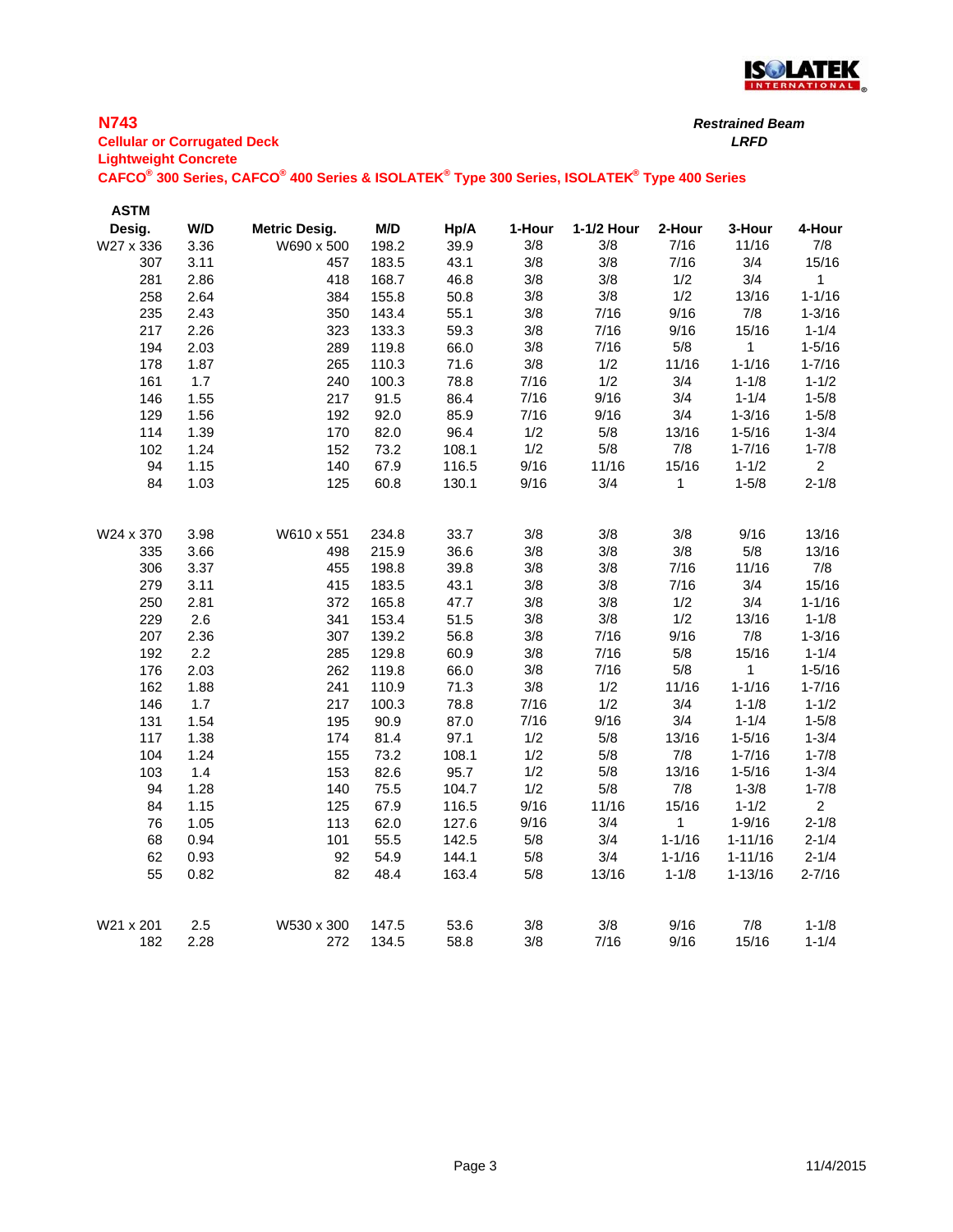

#### **N743**

| <b>Cellular or Corrugated Deck</b> | <b>LRFD</b> |
|------------------------------------|-------------|
| <b>Lightweight Concrete</b>        |             |
|                                    |             |

| <b>ASTM</b><br>Desig. | W/D          | <b>Metric Desig.</b> | M/D   | Hp/A         | 1-Hour | 1-1/2 Hour | 2-Hour       | 3-Hour                   | 4-Hour                 |
|-----------------------|--------------|----------------------|-------|--------------|--------|------------|--------------|--------------------------|------------------------|
| W21 x 166             | 2.09         | W530 x 248           | 123.3 | 64.1         | 3/8    | 7/16       | $5/8$        | 1                        | $1 - 5/16$             |
| 147                   | 1.87         | 219                  | 110.3 | 71.6         | 3/8    | 1/2        | 11/16        | $1 - 1/16$               | $1 - 7/16$             |
| 132                   | 1.68         | 196                  | 99.1  | 79.8         | 7/16   | 9/16       | 3/4          | $1 - 1/8$                | $1 - 9/16$             |
| 122                   | 1.57         | 182                  | 92.6  | 85.3         | 7/16   | 9/16       | 3/4          | $1 - 3/16$               | $1 - 5/8$              |
| 111                   | 1.43         | 165                  | 84.4  | 93.7         | 7/16   | 5/8        | 13/16        | $1 - 5/16$               | $1 - 3/4$              |
| 101                   | 1.3          | 150                  | 76.7  | 103.1        | 1/2    | 5/8        | 7/8          | $1 - 3/8$                | $1 - 13/16$            |
| 93                    | $1.4$        | 138                  | 82.6  | 95.7         | 1/2    | 5/8        | 13/16        | $1 - 5/16$               | $1 - 3/4$              |
| 83                    | 1.26         | 123                  | 74.3  | 106.3        | 1/2    | 5/8        | $7/8$        | $1 - 3/8$                | $1 - 7/8$              |
| 73                    | 1.11         | 109                  | 65.5  | 120.7        | 9/16   | 11/16      | 15/16        | $1 - 1/2$                | $2 - 1/16$             |
| 68                    | 1.04         | 101                  | 61.4  | 128.8        | 9/16   | 3/4        | 1            | $1 - 9/16$               | $2 - 1/8$              |
| 62                    | 0.95         | 92                   | 56.1  | 141.0        | $5/8$  | 3/4        | $1 - 1/16$   | $1 - 11/16$              | $2 - 1/4$              |
| 57                    | 0.95         | 85                   | 56.1  | 141.0        | $5/8$  | 3/4        | $1 - 1/16$   | $1 - 11/16$              | $2 - 1/4$              |
| 55                    | 0.85         | 82                   | 50.2  | 157.6        | 5/8    | 13/16      | $1 - 1/8$    | $1 - 13/16$              | $2 - 3/8$              |
| 50                    | 0.83         | 74                   | 49.0  | 161.4        | $5/8$  | 13/16      | $1 - 1/8$    | $1 - 13/16$              | $2 - 7/16$             |
| 48                    | 0.75         | 72                   | 44.3  | 178.6        | 11/16  | 7/8        | $1 - 3/16$   | $1 - 15/16$              | $2 - 9/16$             |
| 44                    | 0.74         | 66                   | 43.7  | 181.1        | 11/16  | 7/8        | $1 - 3/16$   | $1 - 15/16$              | $2 - 5/8$              |
| W18 x 175             | 2.46         | W460 x 260           | 145.1 | 54.5         | 3/8    | 3/8        | 9/16         | 7/8                      | $1 - 1/8$              |
| 158                   | 2.24         | 235                  | 132.2 | 59.8         | 3/8    | 7/16       | 9/16         | 15/16                    | $1 - 1/4$              |
| 143                   | 2.05         | 213                  | 121.0 | 65.4         | 3/8    | 7/16       | $5/8$        | $\mathbf{1}$             | $1 - 5/16$             |
| 130                   | 1.88         | 193                  | 110.9 | 71.3         | 3/8    | 1/2        | 11/16        | $1 - 1/16$               | $1 - 7/16$             |
| 119                   | 1.72         | 177                  | 101.5 | 77.9         | 7/16   | 1/2        | 11/16        | $1 - 1/8$                | $1 - 1/2$              |
| 106                   | 1.55         | 158                  | 91.5  | 86.4         | 7/16   | 9/16       | 3/4          | $1 - 1/4$                | $1 - 5/8$              |
| 97                    | 1.42         | 144                  | 83.8  | 94.4         | 7/16   | 5/8        | 13/16        | $1 - 5/16$               | $1 - 3/4$              |
| 86                    | 1.27         | 128                  | 74.9  | 105.5        | 1/2    | 5/8        | 7/8          | $1 - 3/8$                | $1 - 7/8$              |
| 76                    | 1.13         | 113                  | 66.7  | 118.6        | 9/16   | 11/16      | 15/16        | $1 - 1/2$                | $\overline{a}$         |
| 71                    | 1.22         | 106                  | 72.0  | 109.8        | 1/2    | 11/16      | $7/8$        | $1 - 7/16$               | $1 - 15/16$            |
| 65                    | 1.13         | 97                   | 66.7  | 118.6        | 9/16   | 11/16      | 15/16        | $1 - 1/2$                | $\overline{2}$         |
| 60                    | 1.04         | 89                   | 61.4  | 128.8        | 9/16   | 3/4        | $\mathbf{1}$ | $1 - 9/16$               | $2 - 1/8$              |
| 55                    | 0.96         | 82                   | 56.6  | 139.6        | $5/8$  | 3/4        | $1 - 1/16$   | $1 - 11/16$              | $2 - 1/4$              |
| 50                    | 0.88         | 74                   | 51.9  | 152.3        | 5/8    | 13/16      | $1 - 1/8$    | $1 - 3/4$                | $2 - 3/8$              |
| 46                    | 0.87         | 68                   | 51.3  | 154.0        | $5/8$  | 13/16      | $1 - 1/8$    | $1 - 3/4$                | $2 - 3/8$              |
| 40                    | 0.76         | 60                   | 44.8  | 176.3        | 11/16  | $7/8$      | $1 - 3/16$   | $1 - 15/16$              | $2 - 9/16$             |
| 35                    | 0.67         | 52                   | 39.5  | 200.0        | 3/4    | 15/16      | $1 - 1/4$    | $2 - 1/16$               | $2 - 3/4$              |
|                       |              |                      | 93.8  |              | 7/16   | 9/16       | 3/4          |                          |                        |
| W16 x 100<br>89       | 1.59<br>1.43 | W410 x 149<br>132    | 84.4  | 84.3<br>93.7 | 7/16   | 5/8        | 13/16        | $1 - 3/16$<br>$1 - 5/16$ | $1 - 5/8$<br>$1 - 3/4$ |
| 77                    | 1.25         | 114                  | 73.8  | 107.2        | 1/2    | 5/8        | 7/8          | $1 - 7/16$               | $1 - 7/8$              |
| 67                    | 1.09         | 100                  | 64.3  | 122.9        | 9/16   | 11/16      | 1            | $1 - 9/16$               | $2 - 1/16$             |
| 57                    | 1.09         | 85                   | 64.3  | 122.9        | 9/16   | 11/16      | $\mathbf{1}$ | $1 - 9/16$               | $2 - 1/16$             |
| 50                    | 0.96         | 74                   | 56.6  | 139.6        | 5/8    | 3/4        | $1 - 1/16$   | $1 - 11/16$              | $2 - 1/4$              |
| 45                    | 0.87         | 67                   | 51.3  | 154.0        | 5/8    | 13/16      | $1 - 1/8$    | $1 - 3/4$                | $2 - 3/8$              |
|                       |              |                      |       |              |        |            |              |                          |                        |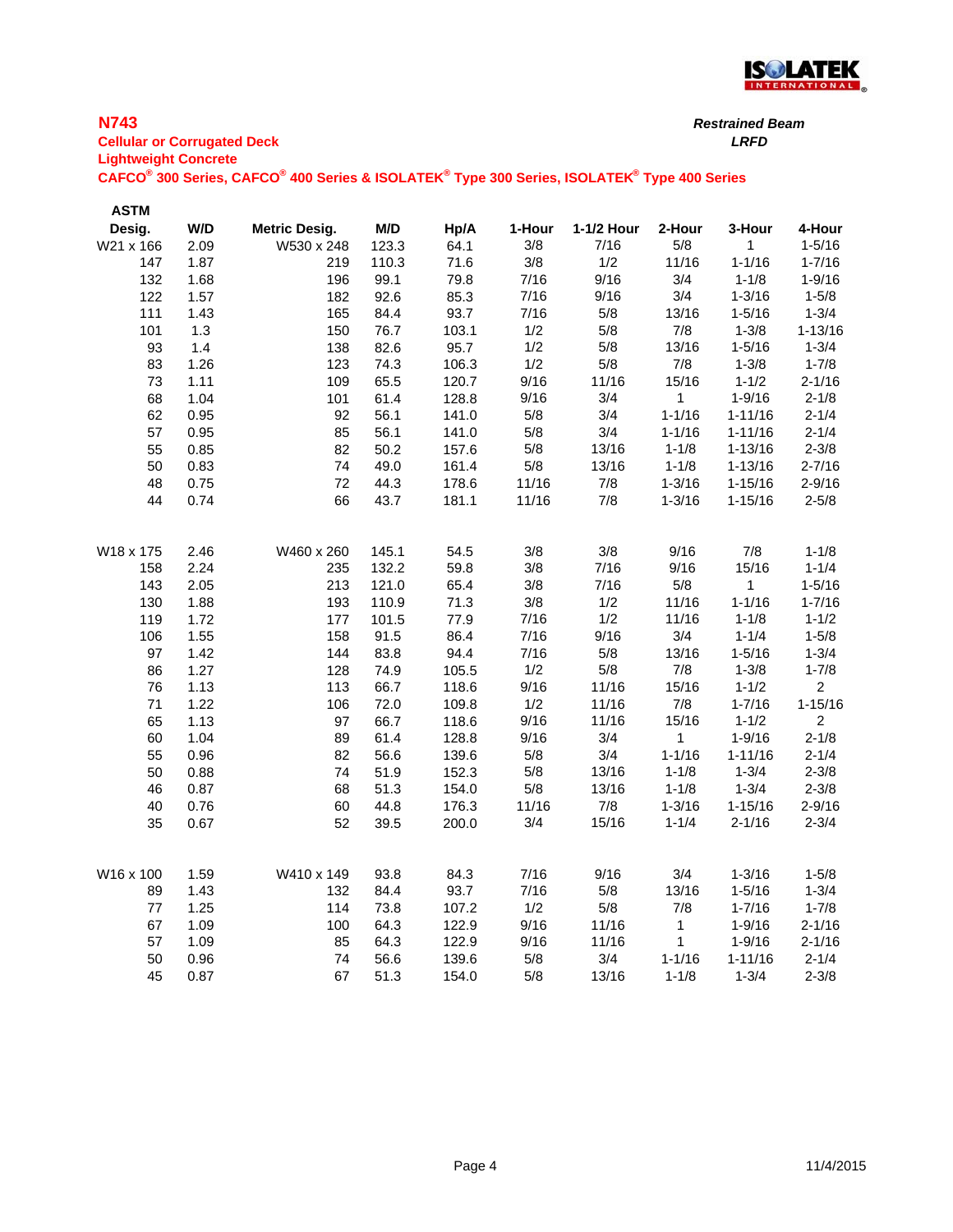

# **N743**

| <b>Cellular or Corrugated Deck</b> | LRFD |
|------------------------------------|------|
| <b>Lightweight Concrete</b>        |      |

| <b>ASTM</b> |      |                      |       |       |        |              |              |                |             |
|-------------|------|----------------------|-------|-------|--------|--------------|--------------|----------------|-------------|
| Desig.      | W/D  | <b>Metric Desig.</b> | M/D   | Hp/A  | 1-Hour | 1-1/2 Hour   | 2-Hour       | 3-Hour         | 4-Hour      |
| W16 x 40    | 0.78 | W410 x 60            | 46.0  | 171.8 | 11/16  | 7/8          | $1 - 3/16$   | $1 - 7/8$      | $2 - 1/2$   |
| 36          | 0.7  | 53                   | 41.3  | 191.4 | 11/16  | 15/16        | $1 - 1/4$    | $\overline{c}$ | $2 - 11/16$ |
| 31          | 0.66 | 46                   | 38.9  | 203.0 | 3/4    | 15/16        | $1 - 5/16$   | $2 - 1/16$     | $2 - 3/4$   |
| 26          | 0.55 | 39                   | 32.5  | 243.6 | 13/16  | $\mathbf{1}$ | $1 - 7/16$   | $2 - 1/4$      | 3           |
| W14 x 808   | 8.75 | W360 x 1202          | 516.3 | 15.3  | 3/8    | 3/8          | 3/8          | 3/8            | 3/8         |
| 730         | 8.08 | 1086                 | 476.7 | 16.6  | 3/8    | 3/8          | 3/8          | 3/8            | 7/16        |
| 665         | 7.49 | 990                  | 441.9 | 17.9  | 3/8    | 3/8          | 3/8          | 3/8            | 7/16        |
| 605         | 6.96 | 900                  | 410.6 | 19.3  | 3/8    | 3/8          | 3/8          | 3/8            | 1/2         |
| 550         | 6.43 | 818                  | 379.4 | 20.8  | 3/8    | 3/8          | 3/8          | $3/8$          | 1/2         |
| 500         | 5.95 | 744                  | 351.1 | 22.5  | 3/8    | 3/8          | 3/8          | 7/16           | 9/16        |
| 455         | 5.53 | 677                  | 326.3 | 24.2  | 3/8    | 3/8          | 3/8          | 7/16           | 9/16        |
| 426         | 5.21 | 634                  | 307.4 | 25.7  | 3/8    | 3/8          | 3/8          | 1/2            | 5/8         |
| 398         | 4.93 | 592                  | 290.9 | 27.2  | 3/8    | 3/8          | 3/8          | 1/2            | 5/8         |
| 370         | 4.63 | 551                  | 273.2 | 28.9  | 3/8    | 3/8          | 3/8          | 1/2            | 11/16       |
| 342         | 4.32 | 509                  | 254.9 | 31.0  | 3/8    | 3/8          | 3/8          | 9/16           | 3/4         |
| 311         | 3.98 | 463                  | 234.8 | 33.7  | 3/8    | 3/8          | 3/8          | 9/16           | 13/16       |
| 283         | 3.66 | 421                  | 215.9 | 36.6  | 3/8    | 3/8          | 3/8          | $5/8$          | 13/16       |
| 257         | 3.36 | 382                  | 198.2 | 39.9  | 3/8    | 3/8          | 7/16         | 11/16          | $7/8$       |
| 233         | 3.08 | 347                  | 181.7 | 43.5  | 3/8    | 3/8          | 7/16         | 3/4            | 15/16       |
| 211         | 2.81 | 314                  | 165.8 | 47.7  | 3/8    | 3/8          | 1/2          | 3/4            | $1 - 1/16$  |
| 193         | 2.6  | 287                  | 153.4 | 51.5  | 3/8    | 3/8          | 1/2          | 13/16          | $1 - 1/8$   |
| 176         | 2.38 | 262                  | 140.4 | 56.3  | 3/8    | 7/16         | 9/16         | $7/8$          | $1 - 3/16$  |
| 159         | 2.16 | 237                  | 127.4 | 62.0  | 3/8    | 7/16         | $5/8$        | 15/16          | $1 - 1/4$   |
| 145         | 1.99 | 216                  | 117.4 | 67.3  | 3/8    | 1/2          | $5/8$        | 1              | $1 - 3/8$   |
| 132         | 1.89 | 196                  | 111.5 | 70.9  | 3/8    | 1/2          | 11/16        | $1 - 1/16$     | $1 - 7/16$  |
| 120         | 1.71 | 179                  | 100.9 | 78.4  | 7/16   | 1/2          | 11/16        | $1 - 1/8$      | $1 - 1/2$   |
| 109         | 1.57 | 162                  | 92.6  | 85.3  | 7/16   | 9/16         | 3/4          | $1 - 3/16$     | $1 - 5/8$   |
| 99          | 1.43 | 147                  | 84.4  | 93.7  | 7/16   | $5/8$        | 13/16        | $1 - 5/16$     | $1 - 3/4$   |
| 90          | 1.31 | 134                  | 77.3  | 102.3 | 1/2    | $5/8$        | 7/8          | $1 - 3/8$      | $1 - 13/16$ |
| 82          | 1.45 | 122                  | 85.6  | 92.4  | 7/16   | 9/16         | 13/16        | $1 - 1/4$      | $1 - 11/16$ |
| 74          | 1.32 | 110                  | 77.9  | 101.5 | 1/2    | $5/8$        | 7/8          | $1 - 3/8$      | $1 - 13/16$ |
| 68          | 1.22 | 101                  | 72.0  | 109.8 | 1/2    | 11/16        | 7/8          | $1 - 7/16$     | $1 - 15/16$ |
| 61          | 1.1  | 91                   | 64.9  | 121.8 | 9/16   | 11/16        | 15/16        | $1 - 9/16$     | $2 - 1/16$  |
| 53          | 1.06 | 79                   | 62.5  | 126.4 | 9/16   | 3/4          | $\mathbf{1}$ | $1 - 9/16$     | $2 - 1/8$   |
| 48          | 0.97 | 72                   | 57.2  | 138.1 | 9/16   | 3/4          | $1 - 1/16$   | $1 - 11/16$    | $2 - 1/4$   |
| 43          | 0.87 | 64                   | 51.3  | 154.0 | $5/8$  | 13/16        | $1 - 1/8$    | $1 - 3/4$      | $2 - 3/8$   |
| 38          | 0.8  | 57                   | 47.2  | 167.5 | 11/16  | 7/8          | $1 - 3/16$   | $1 - 7/8$      | $2 - 1/2$   |
| 34          | 0.72 | 51                   | 42.5  | 186.1 | 11/16  | 7/8          | $1 - 1/4$    | $1 - 15/16$    | $2 - 5/8$   |
| 30          | 0.64 | 45                   | 37.8  | 209.3 | 3/4    | 15/16        | $1 - 5/16$   | $2 - 1/16$     | $2 - 13/16$ |
| 26          | 0.62 | 39                   | 36.6  | 216.1 | 3/4    | $\mathbf{1}$ | $1 - 5/16$   | $2 - 1/8$      | $2 - 7/8$   |
| 22          | 0.53 | 33                   | 31.3  | 252.8 | 13/16  | $1 - 1/16$   | $1 - 7/16$   | $2 - 5/16$     | $3 - 1/16$  |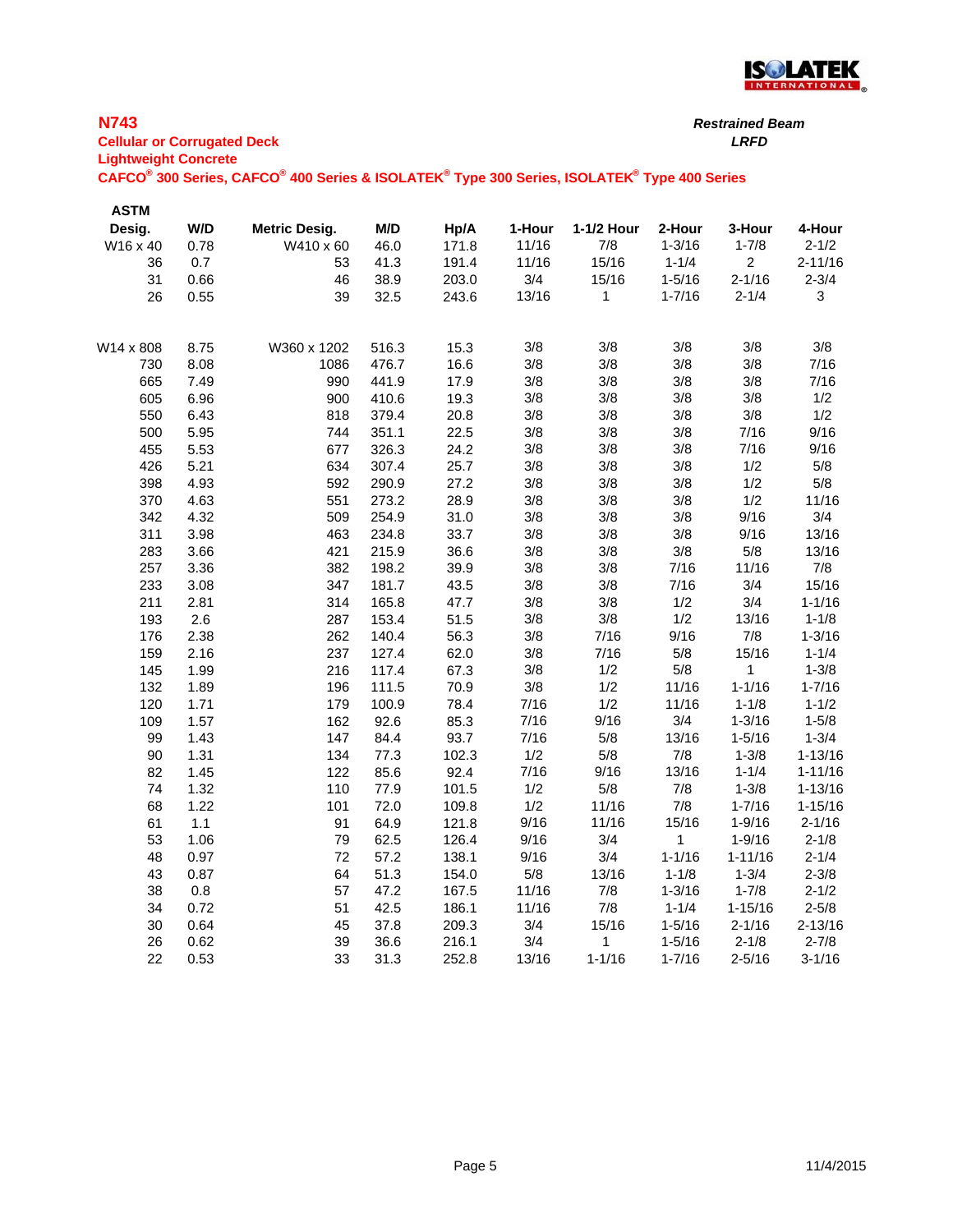

#### **N743**

**Cellular or Corrugated Deck** *LRFD* **Lightweight Concrete**

| <b>ASTM</b> |              |                      |       |       |        |              |              |                  |              |
|-------------|--------------|----------------------|-------|-------|--------|--------------|--------------|------------------|--------------|
| Desig.      | W/D          | <b>Metric Desig.</b> | M/D   | Hp/A  | 1-Hour | 1-1/2 Hour   | 2-Hour       | 3-Hour           | 4-Hour       |
| W12 x 336   | 4.85         | W310 x 500           | 286.2 | 27.6  | 3/8    | 3/8          | 3/8          | 1/2              | 11/16        |
| 305         | 4.49         | 454                  | 264.9 | 29.8  | 3/8    | 3/8          | 3/8          | 9/16             | 11/16        |
| 279         | 4.19         | 415                  | 247.2 | 32.0  | 3/8    | 3/8          | 3/8          | 9/16             | 3/4          |
| 252         | 3.84         | 375                  | 226.6 | 34.9  | 3/8    | 3/8          | 3/8          | $5/8$            | 13/16        |
| 230         | 3.55         | 342                  | 209.5 | 37.7  | 3/8    | 3/8          | 7/16         | 5/8              | 7/8          |
| 210         | 3.27         | 313                  | 192.9 | 41.0  | 3/8    | 3/8          | 7/16         | 11/16            | 15/16        |
| 190         | $\mathbf{3}$ | 283                  | 177.0 | 44.7  | 3/8    | 3/8          | 1/2          | 3/4              | $\mathbf{1}$ |
| 170         | 2.72         | 253                  | 160.5 | 49.3  | 3/8    | 3/8          | 1/2          | 13/16            | $1 - 1/16$   |
| 152         | 2.45         | 225                  | 144.6 | 54.7  | 3/8    | 7/16         | 9/16         | 7/8              | $1 - 3/16$   |
| 136         | 2.23         | 202                  | 131.6 | 60.1  | 3/8    | 7/16         | 9/16         | 15/16            | $1 - 1/4$    |
| 120         | 1.99         | 179                  | 117.4 | 67.3  | 3/8    | 1/2          | $5/8$        | $\mathbf{1}$     | $1 - 3/8$    |
| 106         | 1.77         | 158                  | 104.4 | 75.7  | 3/8    | 1/2          | 11/16        | $1 - 1/8$        | $1 - 1/2$    |
| 96          | 1.61         | 143                  | 95.0  | 83.2  | 7/16   | 9/16         | 3/4          | $1 - 3/16$       | $1 - 9/16$   |
| 87          | 1.47         | 129                  | 86.7  | 91.1  | 7/16   | 9/16         | 13/16        | $1 - 1/4$        | $1 - 11/16$  |
| 79          | 1.34         | 117                  | 79.1  | 100.0 | 1/2    | 5/8          | 7/8          | $1 - 3/8$        | $1 - 13/16$  |
| 72          | 1.23         | 107                  | 72.6  | 108.9 | 1/2    | 11/16        | 7/8          | $1 - 7/16$       | $1 - 15/16$  |
| 65          | 1.11         | 97                   | 65.5  | 120.7 | 9/16   | 11/16        | 15/16        | $1 - 1/2$        | $2 - 1/16$   |
| 58          | 1.1          | 86                   | 64.9  | 121.8 | 9/16   | 11/16        | 15/16        | $1 - 9/16$       | $2 - 1/16$   |
| 53          | 1.02         | 79                   | 60.2  | 131.4 | 9/16   | 3/4          | 1            | $1 - 5/8$        | $2 - 1/8$    |
| 50          | 1.06         | 74                   | 62.5  | 126.4 | 9/16   | 3/4          | $\mathbf{1}$ | $1 - 9/16$       | $2 - 1/8$    |
| 45          | 0.97         | 67                   | 57.2  | 138.1 | 9/16   | 3/4          | $1 - 1/16$   | $1 - 11/16$      | $2 - 1/4$    |
| 40          | 0.86         | 60                   | 50.7  | 155.8 | $5/8$  | 13/16        | $1 - 1/8$    | $1 - 13/16$      | $2 - 3/8$    |
| 35          | 0.81         | 52                   | 47.8  | 165.4 | 5/8    | 13/16        | $1 - 1/8$    | $1 - 13/16$      | $2 - 7/16$   |
| 30          | 0.69         | 45                   | 40.7  | 194.2 | 11/16  | 15/16        | $1 - 1/4$    | $\boldsymbol{2}$ | $2 - 11/16$  |
| 26          | 0.61         | 39                   | 36.0  | 219.6 | 3/4    | $\mathbf{1}$ | $1 - 5/16$   | $2 - 1/8$        | $2 - 7/8$    |
| 22          | 0.62         | 33                   | 36.6  | 216.1 | 3/4    | $\mathbf{1}$ | $1 - 5/16$   | $2 - 1/8$        | $2 - 7/8$    |
| 19          | 0.54         | 28                   | 31.9  | 248.1 | 13/16  | $1 - 1/16$   | $1 - 7/16$   | $2 - 1/4$        | $3 - 1/16$   |
| 16          | 0.45         | 24                   | 26.6  | 297.7 | 7/8    | $1 - 1/8$    | $1 - 9/16$   | $2 - 7/16$       | $3 - 5/16$   |
| 14          | 0.4          | 21                   | 23.6  | 335.0 | 15/16  | $1 - 3/16$   | $1 - 5/8$    | $2 - 9/16$       | $3 - 7/16$   |
| W10 x 112   | 2.17         | W250 x 167           | 128.0 | 61.7  | 3/8    | 7/16         | 5/8          | 15/16            | $1 - 1/4$    |
| 100         | 1.97         | 149                  | 116.2 | 68.0  | 3/8    | 1/2          | $5/8$        | 1                | $1 - 3/8$    |
| 88          | 1.74         | 131                  | 102.7 | 77.0  | 7/16   | 1/2          | 11/16        | $1 - 1/8$        | $1 - 1/2$    |
| 77          | 1.54         | 115                  | 90.9  | 87.0  | 7/16   | 9/16         | 3/4          | $1 - 1/4$        | $1 - 5/8$    |
| 68          | 1.38         | 101                  | 81.4  | 97.1  | 1/2    | 5/8          | 13/16        | $1 - 5/16$       | $1 - 3/4$    |
| 60          | 1.22         | 89                   | 72.0  | 109.8 | 1/2    | 11/16        | 7/8          | $1 - 7/16$       | $1 - 15/16$  |
| 54          | 1.11         | 80                   | 65.5  | 120.7 | 9/16   | 11/16        | 15/16        | $1 - 1/2$        | $2 - 1/16$   |
| 49          | 1.01         | 73                   | 59.6  | 132.7 | 9/16   | 3/4          | $\mathbf{1}$ | $1 - 5/8$        | $2 - 3/16$   |
| 45          | 1.06         | 67                   | 62.5  | 126.4 | 9/16   | 3/4          | $\mathbf{1}$ | $1 - 9/16$       | $2 - 1/8$    |
| 39          | 0.92         | 58                   | 54.3  | 145.6 | $5/8$  | 13/16        | $1 - 1/16$   | $1 - 11/16$      | $2 - 5/16$   |
| 33          | 0.78         | 49                   | 46.0  | 171.8 | 11/16  | 7/8          | $1 - 3/16$   | $1 - 7/8$        | $2 - 1/2$    |
| 30          | 0.8          | 45                   | 47.2  | 167.5 | 11/16  | 7/8          | $1 - 3/16$   | $1 - 7/8$        | $2 - 1/2$    |